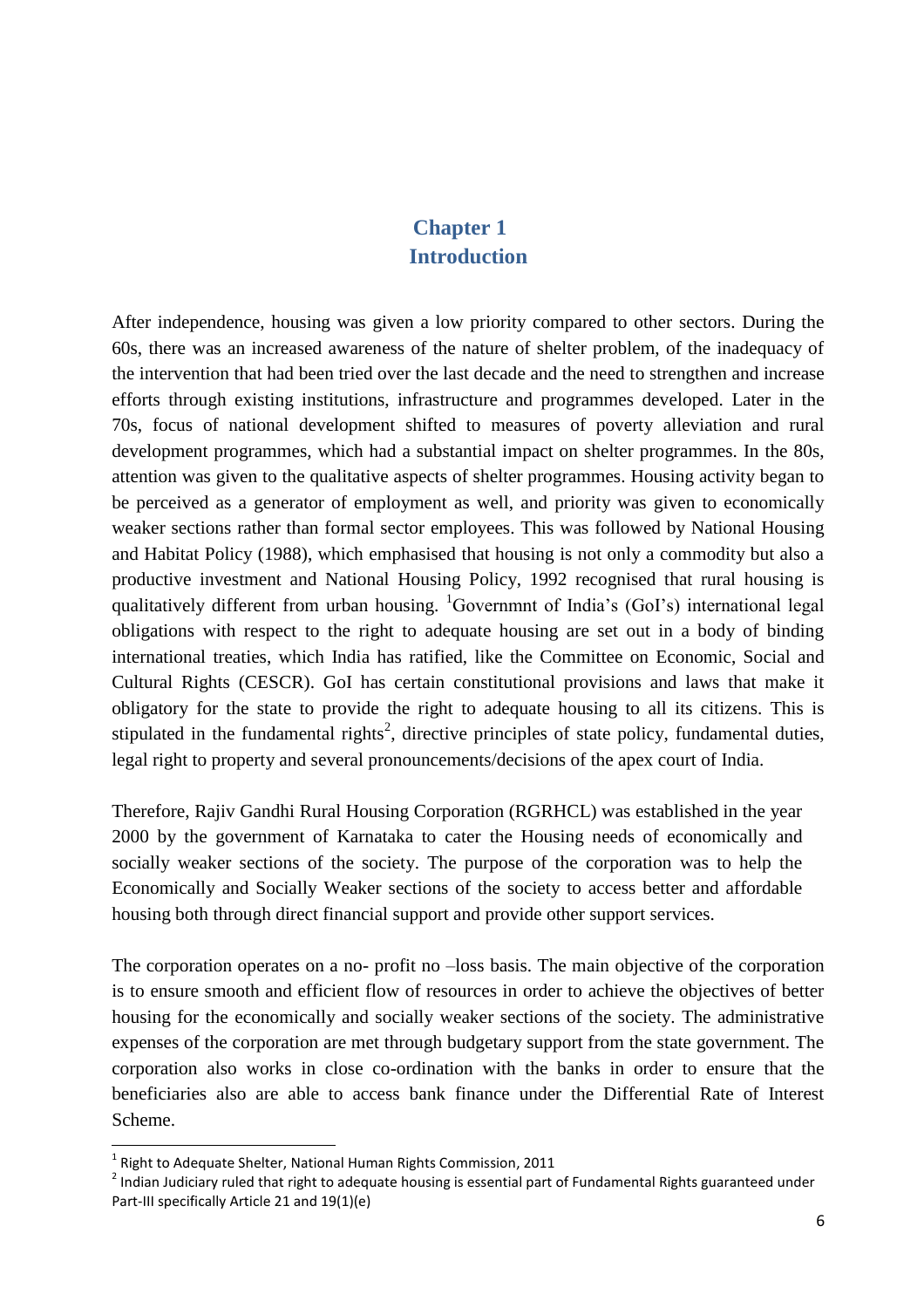## **EXECUTIVE SUMMARY**

- Rajiv Gandhi Rural Housing Corporation Ltd (RGRHCL) was established by Government of Karnataka (GoK) vide GO No. DOH 183 HAH 99 dated 20<sup>th</sup> April 2000 as a "Non profit organization" and is a nodal agency created by the State Government for implementation of all the State and Central Government sponsored housing schemes for economically and socially weaker Sections (EWS) of the society. The main objective of the Corporation is to ensure smooth and efficient flow of resources in order to achieve the objective of providing housing for the houseless, site less to economically and socially weaker sections of the society.
- Rs.9003 crores was allocated for the schemes, Rs.8136 crores was released and Rs.8083 crores was the expenditure from 2010-11 to 2014-15. Releases against the allocation were 89.9% and expenditure against the release was 99.3%.

## \

- Ninety Four percent of the allocation release and expenditure is in the rural areas whereas its share in urban areas is only 6%.
- The sampling was done as indicated in the terms of reference (TOR). According TOR at least 300 houses in each District per year which includes 50 houses constructed during 2005 should be taken up for construction. 21588 completed houses were evaluated in rural area constructed during 2010-11 to 2014-15 under Basava Housing Scheme (BHS), Ambedkar Housing Scheme (AHS) Indiara Awas Yojana (IAY) and covering all 30 districts and 176 Taluks. Similarly in urban housing scheme i.e., Vajpayee housing scheme 4954 houses were evaluated covering 100 towns / cities
- 6879 houses constructed during 2005 were evaluated to assess their present condition in some of the Gram Panchayath selected for evaluation. The quality of houses are as under:

```
a) Good – 63\% b) Satisfactory – 34\% c) Poor – 03\%
```
A small percentage of houses are in poor condition due to non maintenance.

- **The total amount of loan given under urban Ashraya scheme is Rs.386.20 crores and** interest thereon is Rs.357.55 crores, bringing the total amount due to Rs.743.75 crores. The total amount recovered is Rs. 37.89 crores which is just 5%.
- During the budget year 2014-15, the Hon'ble Chief Minister has announced the waiver of loan along with interest of Asharya and others schemes. The state government has issued an order to this effect vide order No. 31 HAH DATED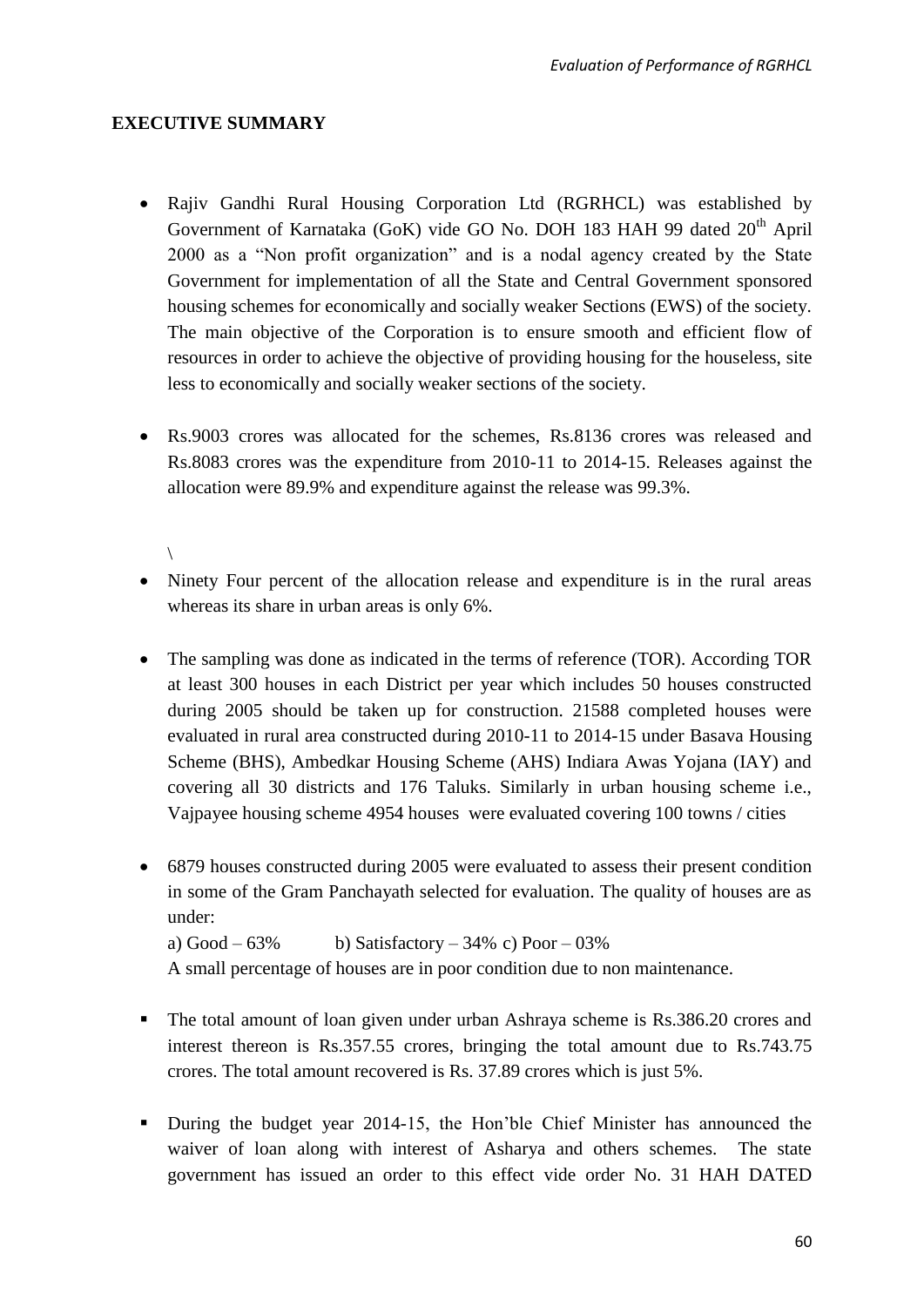1.9.2014. This has benefitted 926017 rural beneficiaries and 158471 urban beneficiaries. In all 10,88,488 beneficiaries were benefitted.

- The total amount of loan given under rural Ashraya scheme is Rs.1112 crores and interest thereon is Rs.744.12 crores, bringing the total amount due to Rs.1856.12. The total amount recovered is Rs.42.51 crores which is just 2%.
- RGRHCL planned to construct 14.46 lakh houses during the period 2010-15. As against this target the corporation has completed 11.54 Lakh i.e., 80% of the target. Around 11.24 lakh (97.4%) of the houses completed are in the rural areas and 0.3 lakh (2.6%) are in the urban areas.
- On an average RGRHCL is able to complete 2.3 lakhs houses per year with 2.24 lakhs in the rural areas and 0.06 lakh in the urban areas.
- The average time taken to construct a house is 11.1 months in case of rural areas where as it is around 10.6 months in case of urban areas.
- Regarding convergence between other schemes RGRHCL was able to extend the benefits of two other government schemes to beneficiaries' i.e MGNREGA and NBA. A total amount of Rs 304.84 lakhs was disbursed to 1508 IAY beneficiaries and for Basava Housing scheme an amount of Rs 93.74 lakhs has been disbursed to 466 beneficiaries aggregating to Rs 398.09 lakhs covering 1974 persons from both the rural scheme. As per Govt order number SWSM/NBACN-23(Part-B)/2013-14 dt. 28- 11-2013 orders were issued to make payment under NBA scheme a sum of Rs.4700/ per individual through RGRHCL to the beneficiaries for the construction of toilets. The scheme is made applicable for IAY and also for state housing scheme like BHS & RAS. 89780 beneficiaries availed benefits through RGRHCL during 2013-14 to 2014-15.
- It is found that the time taken for the selection of beneficiaries by Grama Panchayat in case of rural areas and Ashraya committee in case of urban areas varies from 60 days to 120 days which is too long a period.
- Under Vajepayee Scheme (urban) during 2010-11 to 2014-15 the GoK had given target of nearly 1.8 lakhs. Only 50% of beneficiaries were identified and approved. The achievement of housing completion is only 28% during the same period.
- The evalution revealed 60% of beneficiaries have individual toilets in case of rural areas and in case of urban area 70% have individual toilets. 37% of the beneficiaries practice open defecation in rural area and 17% in urban area.